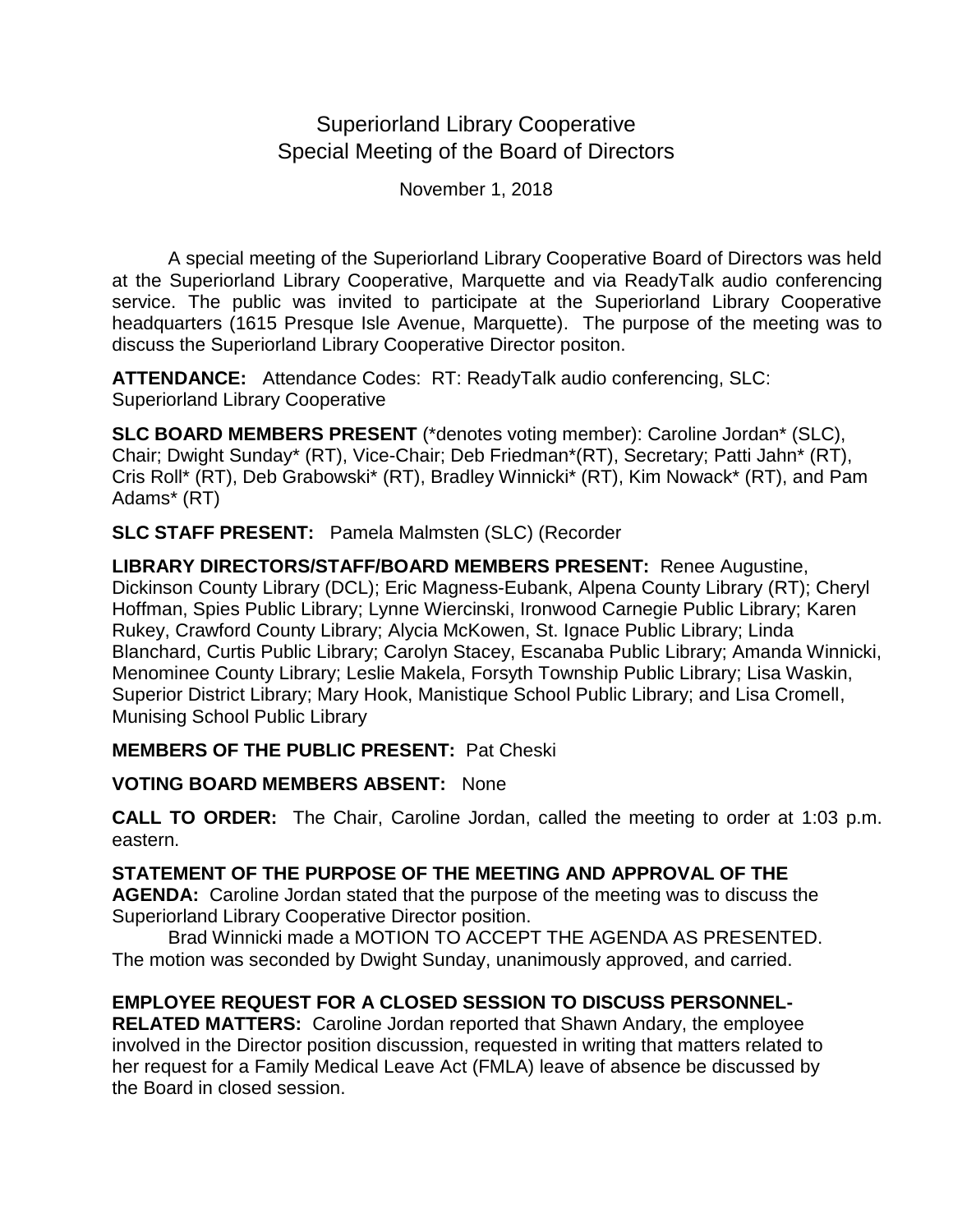Brad Winnicki MOVED THAT THE BOARD OF DIRECTORS CONVENE IN A CLOSED SESSION FOR THE PURPOSE OF DISCUSSING SHAWN ANDARY'S FMLA REQUEST FOR A LEAVE OF ABSENCE. The motion was seconded by Cris Roll.

Discussion: Board members agreed that SLC staff member (and meeting recorder) Pam Malmsten would be allowed to attend the closed session. Eight of nine board members were calling in via ReadyTalk audio conferencing service. Since ReadyTalk allows phone numbers to be viewed by the meeting chairperson, Pam Malmsten announced that board members' known phone numbers would be used to identify them and to assure that only Board members were present when the Board went into closed session.

Roll Call: Brad Winnicki: Yes; Pam Adams: Yes; Dwight Sunday: Yes; Patti Jahn: Yes; Caroline Jordan: Yes; Kim Nowack: Yes; Cris Roll: Yes; Deb Friedman: Yes; Deb Grabowski: No. Total: Yes (8), No (1) Abstain (0). Motion carries.

Caroline Jordan announced that the Board of Directors would move into closed session at 1:08 p.m. eastern and the open meeting would reconvene at 1:30 p.m. eastern. Meeting attendees who were not SLC Board members were asked to hang up at this time (all were attending via audio conferencing service). Pam Malmsten, SLC staff member and meeting recorder, was the only non-board member allowed to attend the closed session.

#### **RECOVENING OF THE OPEN MEETING:**

Pam Adams MOVED THAT THE OPEN MEETING BE RECONVENED AT 1:20 P.M. EASTERN. The motion was seconded by Deb Friedman.

Roll Call: Brad Winnicki: Yes; Pam Adams: Yes; Dwight Sunday: Yes; Patti Jahn: Yes; Caroline Jordan: Yes; Kim Nowack: Yes; Cris Roll: Yes; Deb Friedman: Yes; Deb Grabowski: No. Total: Yes (8), No (1) Abstain (0). Motion carries.

 Library directors, staff, and members of the public rejoined the audio conference at this time.

#### **DISCUSS SLC DIRECTOR POSITION**:

Caroline Jordan read aloud a resolution stating that the Board of Directors wishes to grant Shawn Andary a FMLA leave of absence for up to twelve weeks and to appoint Suzanne Dees as interim Acting Director during the time that Shawn Andary is on leave.

Brad Winnicki MOVED TO ACCEPT THE RESOLUTION APPOINTING AN ACTING DIRECTOR AS PRESENTED. The motion was seconded by Dwight Sunday.

Discussion: Board members discussed the resolution and the terms of employment of the interim Acting Director. Caroline noted that it was crucial that an Acting Director be appointed immediately, not only because the cooperative currently has no director in charge, but also because it is essential that two critical open staff positions—Network Administrator and Technology Assistant—be filled as soon as possible.

Roll Call: Brad Winnicki: Yes; Pam Adams: Yes; Dwight Sunday: Yes; Patti Jahn: Yes; Caroline Jordan: Yes; Kim Nowack: Yes; Cris Roll: Yes; Deb Friedman: Yes; Deb Grabowski: No. Total: Yes (8), No (1) Abstain (0). Motion carries.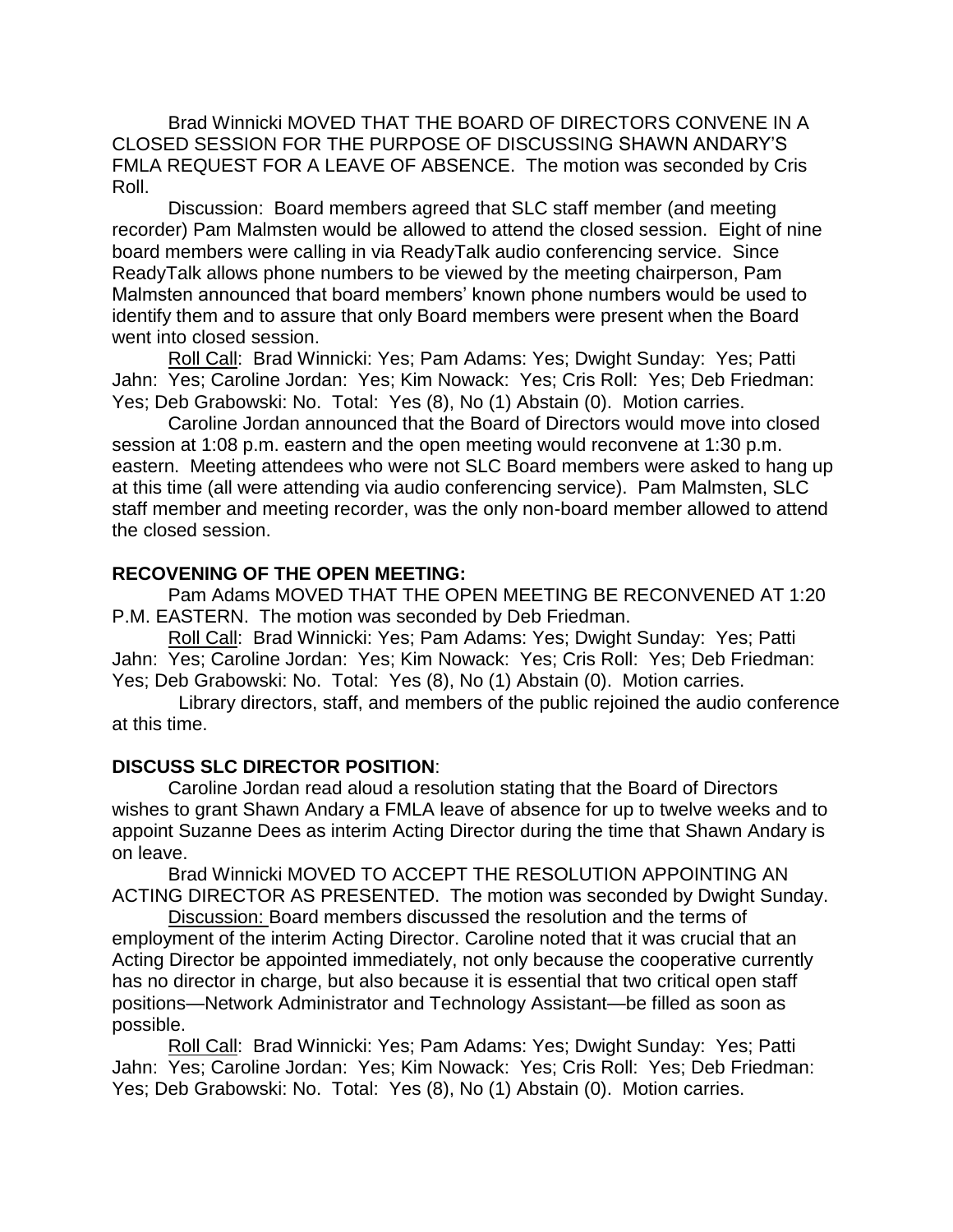The approved resolution is copied below.

#### **SUPERIORLAND LIBRARY COOPERATIVE**

#### **RESOLUTION NO. \_\_\_\_\_\_\_\_\_**

#### **RESOLUTION APPOINTING INTERIM ACTING DIRECTOR OF THE COOPERATIVE**

At a special meeting of the Board of Directors of the Superiorland Library Cooperative (the "Cooperative"), held at the Superiorland Library Cooperative Headquarters in Marquette, MI on the 1st day of November 2018 at 1:00 pm EST.

**PRESENT**: Caroline Jordan, Chair; Dwight Sunday, Vice-Chair; Debra Friedman, Secretary; Patti Jahn, Cris Roll, Deb Grabowski, Bradley Winnicki, Kim Nowack, and Pamela Adams

**ABSENT:** None

The following Resolution was offered by: Bradley Winnicki and seconded by Dwight Sunday.

WHEREAS, Article VI, Section 1 of the Superiorland Library Cooperative Bylaws state that the Board of Directors shall appoint a director or coordinator to administer the Cooperative, fix that person's compensation, and delegate those powers to that person as are in the best interest of the Cooperative; and

WHEREAS, as a result of health issues, Shawn Andary, the Cooperative's current Director, has requested a leave of absence; and

WHEREAS, the Board of Directors desires to approve Ms. Andary's request for leave; and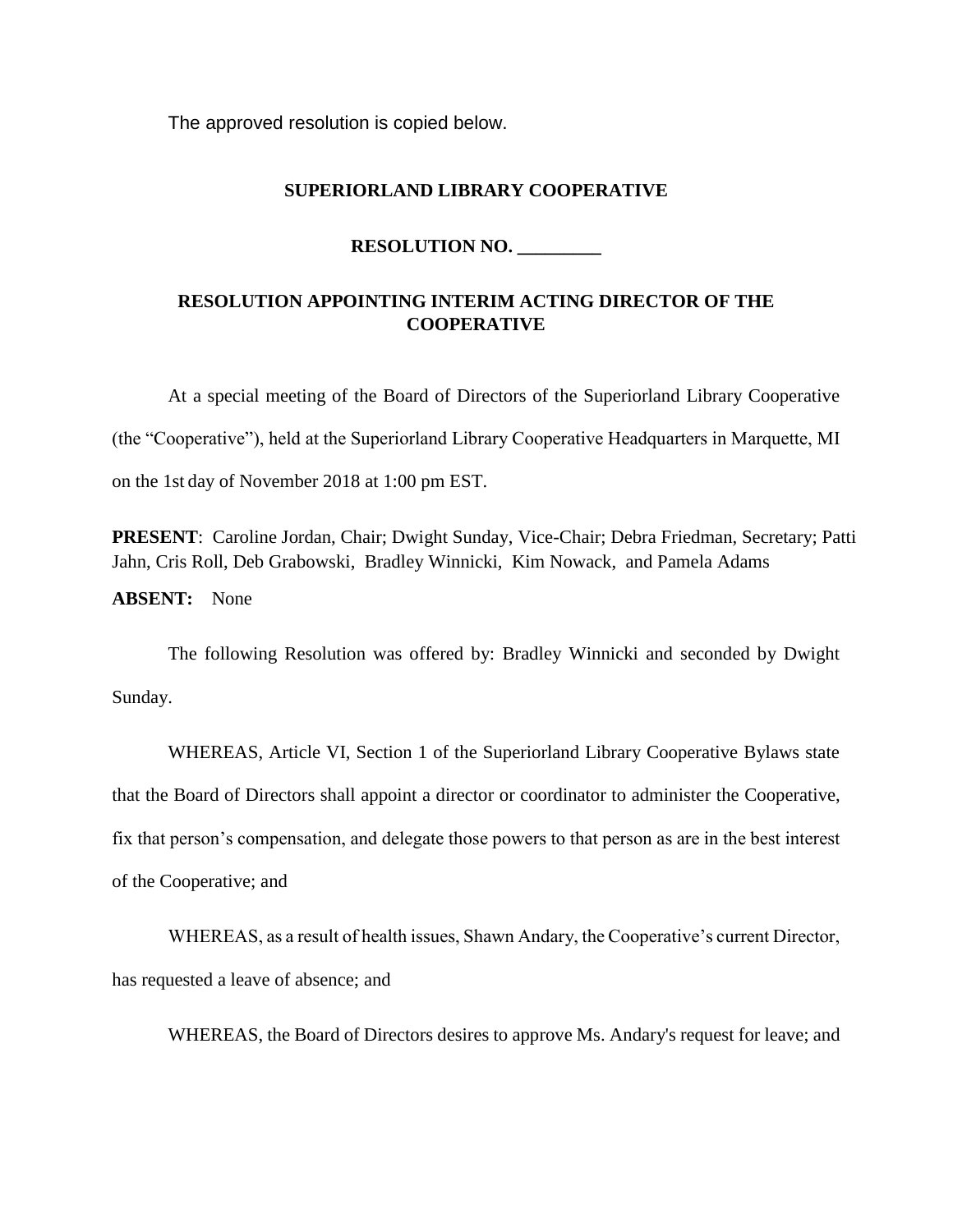WHEREAS, the Board of Directors desires to appoint another individual to serve as interim Acting Director of the Cooperative during Ms. Andary's leave.

NOW THEREFORE, the Board of Directors of the Superiorland Library Cooperative resolves as follows:

1. Shawn Andary's request for leave from her position as Director of the Cooperative is approved for twelve (12) weeks or until Ms. Andary obtains a release from her physician(s) to return work, whichever is earlier.

2. Suzanne Dees is hereby appointed to serve as interim Acting Director of the Cooperative until Ms. Andary returns to work or upon further action of the Board of Directors and she shall have all of the responsibilities and duties of the Director of the Cooperative position and any additional duties assigned to her by the Board of Directors.

3. The Board of Directors further authorizes compensation for the interim Acting Director of the Cooperative in the amount of \$50 per hour for a maximum of 20 hours per week. The Acting Director of the Cooperative will receive the following fringe benefits:

(if blank, no fringe benefits shall be provided).

4. Any provision of any previous resolution that is inconsistent with this resolution is hereby rescinded, but only to the extent necessary to give this Resolution full force and effect.

ADOPTED:

YEAS: 8 (Jordan, Friedman, Nowack, Sunday, Jahn, Roll, Adams, Winnicki)